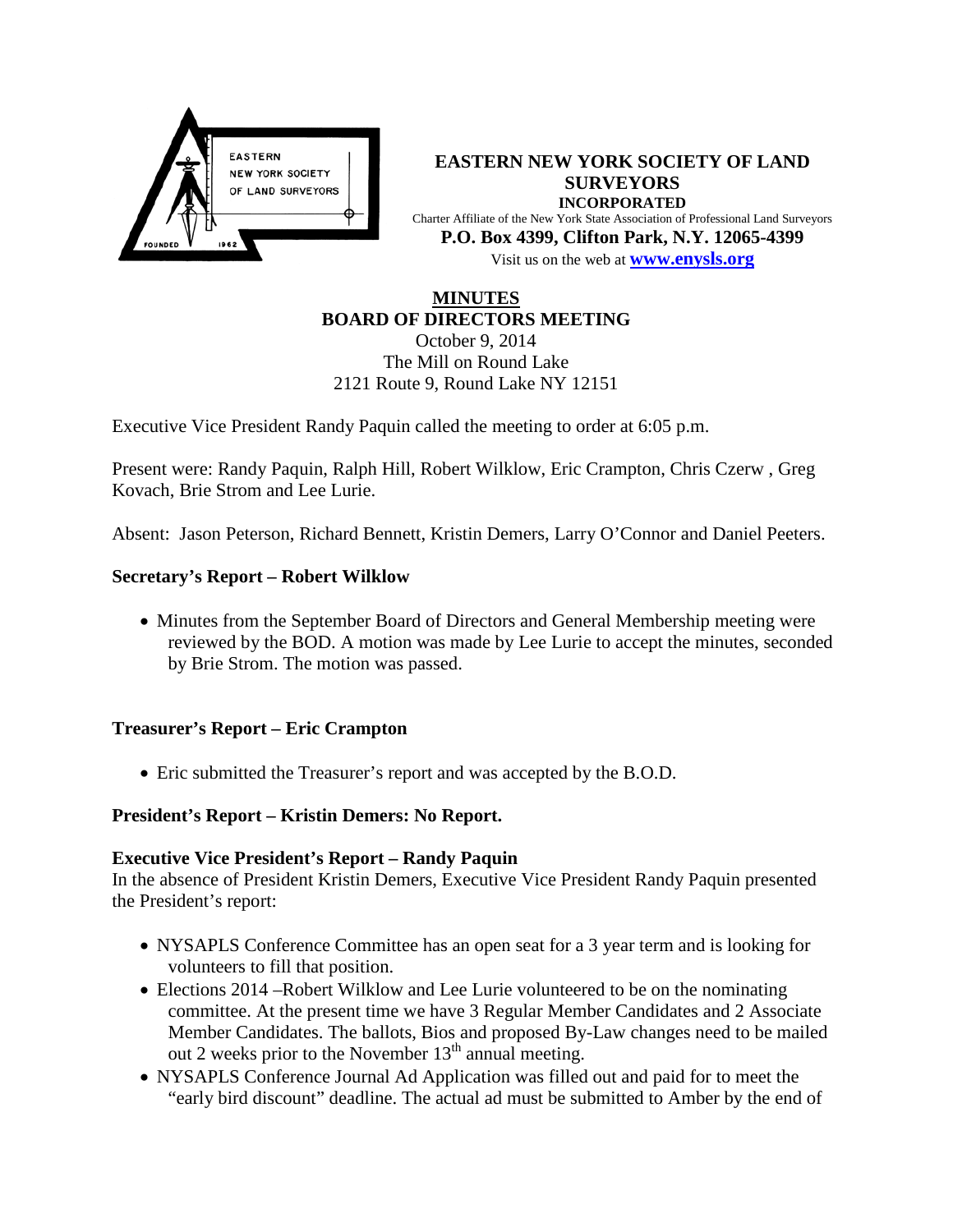November. A motion was made by Chris Czerw seconded by Ralph Hill to allocate up to \$500.00 for a sponsorship at the conference. The actual sponsorship will be decided later. The motion passed.

• NYSAPLS BOD strategic planning meeting will be held November 14-15 at the Sagamore Resort in Bolton Landing.

**Vice President's Report - Brie Strom:** No report.

# **STANDING COMMITTEES:**

Constitution & By-laws: Larry O'Connor, Bill Schraa, Ralph Hill and Randy Paquin:

Continuing Education: Jody Lounsbury, Chuck Lent and Larry O'Connor: No report.

Ethics: Jim Vianna, Jeff Ostertag and Kevin Rounds: No report.

Finance: Bill Darling and Chris Czerw: No report.

Legislative: Larry O'Connor: No report.

Program: Randy Paquin, Larry O'Connor:

• The November Annual Meeting program will be Harry Schultz from WayPoint and is tentatively scheduled to be held at Shaker Ridge Country Club.

Public Relations: Jody Lounsbury, Brie Strom: No report.

Scholastic Development: Kristin Demers and Randy Paquin:

• Scholarship applications went out to the colleges and are due October 31, 2014.

Business Practice & Technical Information: Chris Czerw: No report.

Membership: Robert Wilklow and Steve Dickson: No report.

Website: Richard Bennett and Ralph Hill: No report.

### **TEMPORARY COMMITTEES:**

Nominating Committee: Robert Wilklow and Lee Lurie:

•At the present time we have 3 Regular Member Candidates and 2 Associate Member Candidates. The ballots, Bios and proposed By-Law changes need to be mailed out 2 weeks prior to the November  $13<sup>th</sup>$  annual meeting.

Old Business: None.

New Business: None.